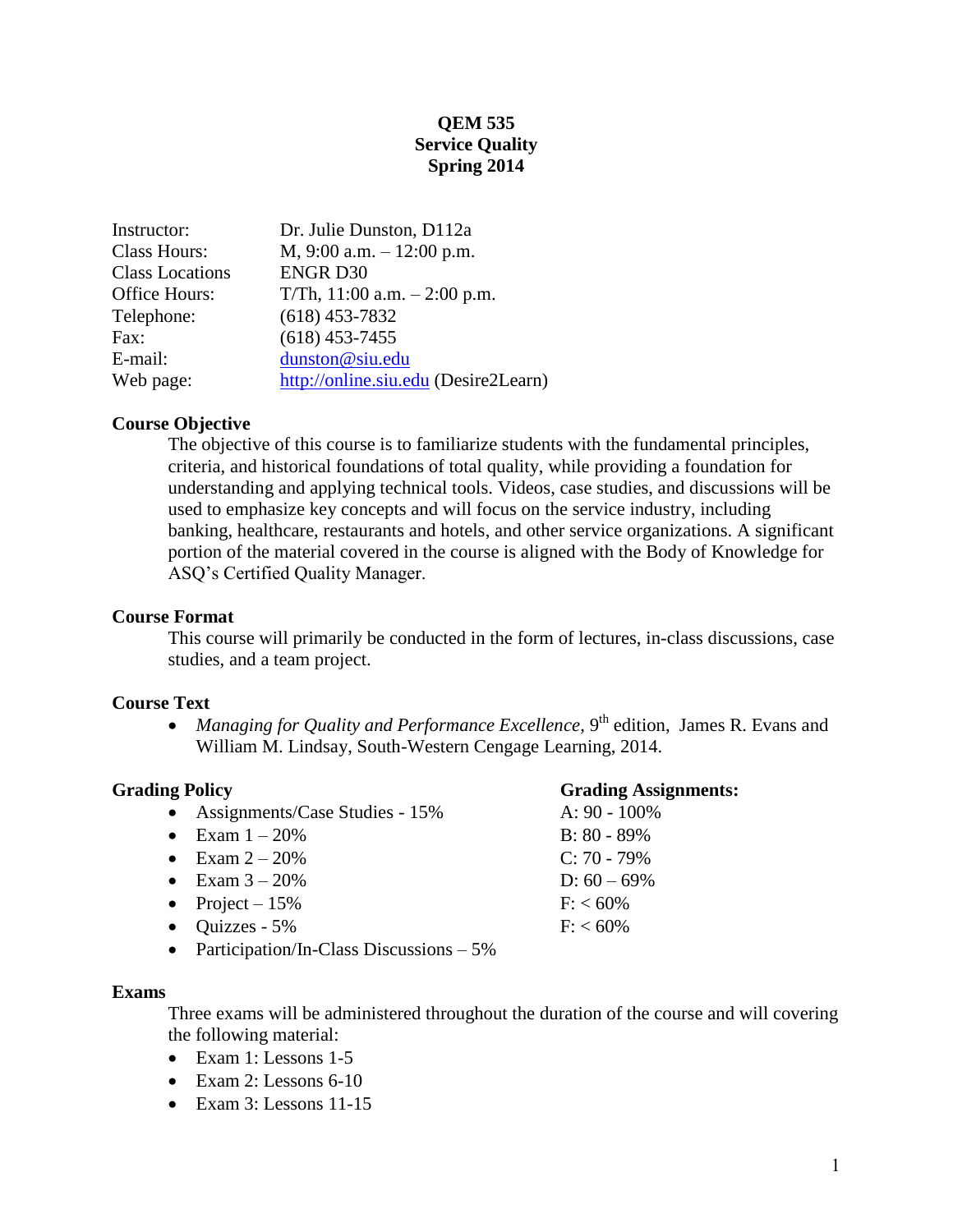## **Software Utilized**

- Microsoft Excel<sup>®</sup> for Statistical Analysis
- Microsoft Word®

## **Course Policy**

Missed examinations will not be made up unless prior consent of instructor is obtained.

## **Learning Modules**

- 1. Overview of Quality
- 2. Introduction to Total Quality
- 3. Total Quality in Organizations
- 4. Quality Philosophies
- 5. Quality Frameworks
- 6. Customer Focus
- 7. Measuring Customer Satisfaction
- 8. High Performance Workforce Management
- 9. Designing High-Performance Work Systems
- 10. Managing and Sustaining High-Performance Work Systems
- 11. Process Management
- 12. Designing Work Processes
- 13. Process Control and Improvement
- 14. Performance Measurement
- 15. Performance Data and Quality Costs

# **Learning Objectives**

Lesson 1: Overview of Quality

- Introduce the concept of quality
- Outline the evolution of quality
- Identify key terminology

Lesson 2: Total Quality

- Introduce the first core principle of total quality: a focus on customers and stakeholders.
- Introduce the second core principle of total quality: employee engagement and teamwork.
- Introduce the third core principle of total quality: continuous improvement and learning.

Lesson 3: Total Quality in Organizations

- Examine the importance of a total quality focus for effective operation of manufacturing and service systems, including support systems.
- Differentiate between production and service organizations in terms of designing and implementing quality assurance systems.

Lesson 4: Quality Philosophies

• Present the contributions of the pioneering "gurus" of quality

Lesson 5: Quality Frameworks

 Compare and contrast the following quality philosophies and frameworks: Deming Prize, the Malcolm Baldrige Quality Award, ISO9000, and Six Sigma.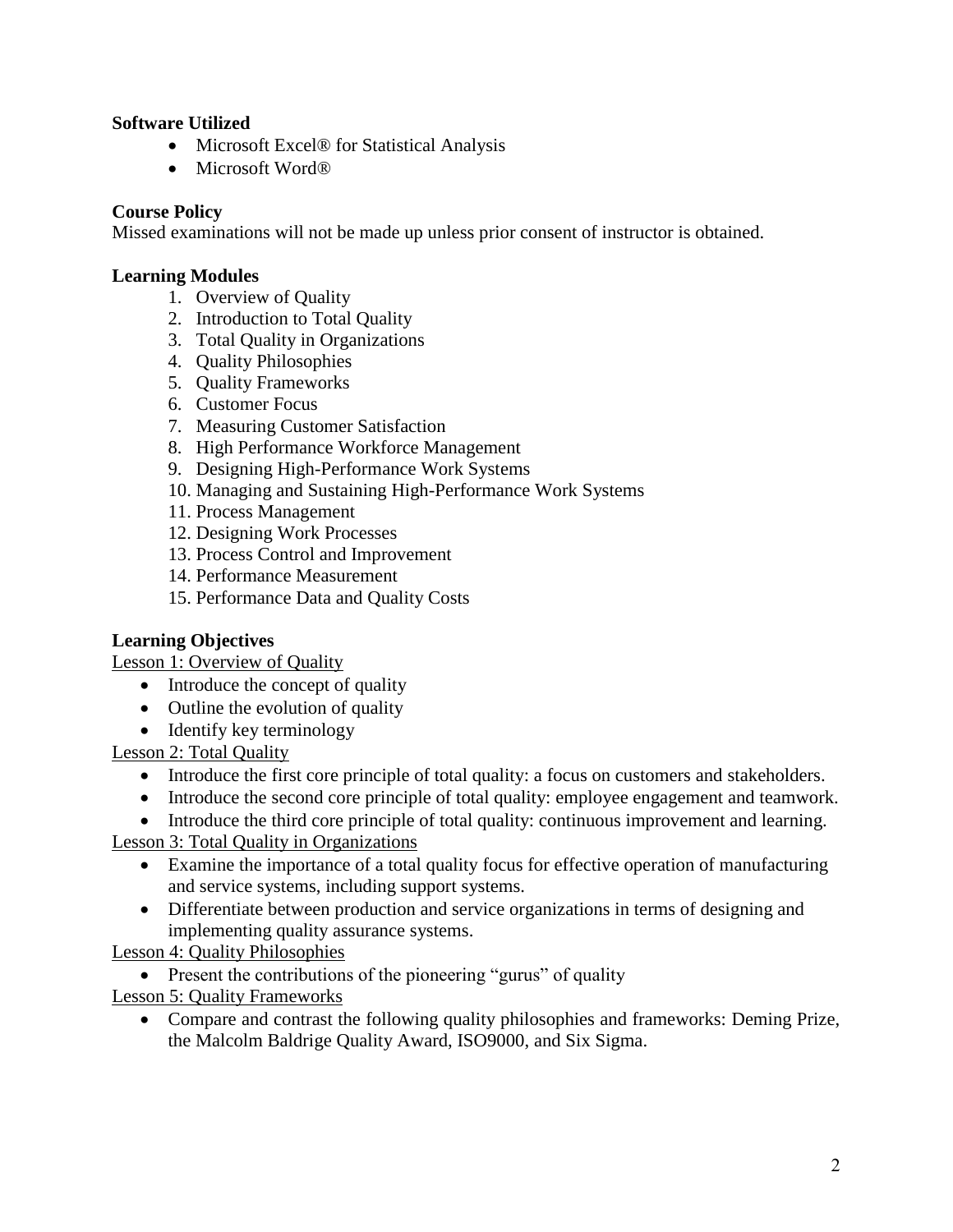Lesson 6: Customer Focus

- Identify the requirements that an organization must meet in order to achieve customer satisfaction.
- Examine the key customer-focused practices for performance excellence.
- Identify the characteristics of customer engagement.

Lesson 7: Measuring Customer Satisfaction

- Introduce the American Customer Satisfaction Index (ACSI)
- Address the significance of measuring customer satisfaction for improving performance and making strategic decisions.
- Examine the role of customer focus in the Baldrige framework, ISO 9000 and Six Sigma.

# Lesson 8: High Performance Workforce Management

- Examine key workforce-focused practices for performance excellence that drive workforce engagement.
- Contrast traditional workforce management practices with quality-related individual and team development and enhancement of employee involvement in problem-solving and decision-making activities.
- Describe leading motivation theories and models.

Lesson 9: Designing High-Performance Work Systems

- Describe leading concepts and practices as bases for a sound understanding of workforce management
- Identify methods for enhancing work design.
- Identify the various types of teams, methods for developing and empowering them, and the life cycle of a team.

Lesson 10: Managing and Sustaining High-Performance Work Systems

- Identify various reward and recognition systems and evaluate their effectiveness.
- Compare conventional performance appraisal systems with new approaches, such as 360 degree feedback.
- Identify the emphasis on workforce management in the Baldrige criteria, ISO 9000:2000, and Six Sigma.

Lesson 11: Process Management

- Define process management and its role in achieving a high level of performance in value creation and support processes, including their design, control, and improvement.
- Distinguish between value-creation and support processes.
- Define process owner and the importance of designing a process to satisfy both internal and external customer requirements.

Lesson 12: Designing Work Processes

- Compare agility with flexibility, as it related to changing customer needs and expectations.
- Distinguish between process design in manufacturing and process design in service environments.
- Define mistake proofing and the associated costs at its various levels.

Lesson 13: Process Control and Improvement

 Describe the components of a control system and the significance of control for organizational learning.